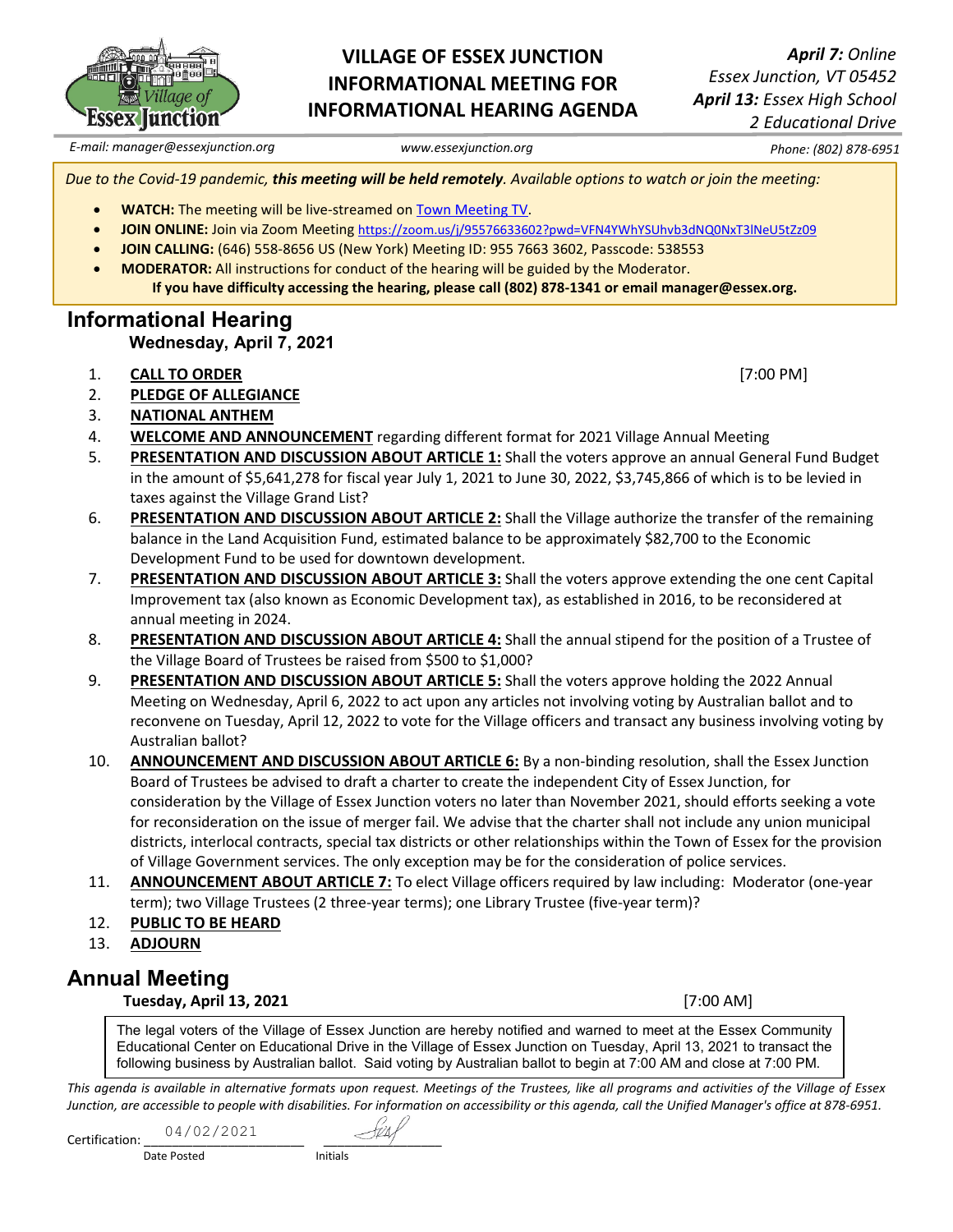**.**  $\frac{6}{7}$   $^{21}_{22}$  26<br>27 29<br>30

### **VILLAGE OF ESSEX JUNCTION INFORMATIONAL HEARING MINUTES WEDNESDAY APRIL 7, 2021**

 **VILLAGE TRUSTEES:** Andrew Brown, Village President; George Tyler, Vice President; Rajan Chawla; Dan Kerin; Amber Thibeault

 **ADMINISTRATION and STAFF:** Evan Teich, Unified Manager; Greg Duggan, Deputy Manager; Tammy Getchell, Assistant to the Manager; Wendy Hysko, Brownell Library Director; Rick Jones, Public Works Superintendent; James Jutras, Water Quality Superintendent; Marguerite Ladd, Assistant Manager; Karen Lemnah, Assessor; Brad Luck, Essex Junction Recreation & Parks Director; Sarah Macy, Finance Director; Linda Mahns, Administrative Assistant; Susan McNamara-Hill, Clerk; Robin Pierce, Community Development Director

 **OTHERS PRESENT:** Alice Allen; Joel Baird; Jonathan Breen; Joe Breuer; Jennifer Catella; Diane Clemens; Annie Cooper; Erna D; Jeff Deslauriers; Tracey Delphia; Rep. Karen Dolan; Roy Gates; Maureen Gillard; Rep. Lori Houghton; Wendy Hysco; Joan MacKenzie; Scott Moore; Mike Czaplicke; Mike Resa; Saramichelle Stultz; Mike Sullivan; Andy Suntup; Linda Suntup; Ann Wadsworth; Andy Watts; Jess Wisloski; Irene Wrenner; George; iPhone; Ken; Ken's iPhone; Roy5

# **MODERATOR: Steve Eustis**

## **1. CALL TO ORDER**

 Mr. Eustis introduced himself as the meeting's moderator. He called the meeting to order at 7:00 PM.

### **2. PLEDGE OF ALLEGIANCE**

Mr. Eustis invited the assemblage to join in the Pledge of Allegiance.

### **3. NATIONAL ANTHEM**

The National Anthem was performed by Emma Blatt.

# **4. WELCOME AND ANNOUNCEMENT**

 Mr. Brown introduced all staff in attendance, members of the Board of Trustees and distinguished guests. Mr. Eustis explained how the 2021 Village Annual Meeting would differ from previous years and requested civility and respect throughout.

# **5. PRESENTATION AND DISCUSSION ABOUT ARTICLE 1:**

 Mr. Eustis read Article I at 7:08 PM: Shall the voters approve an annual General Fund Budget in the amount of \$5,641,278 for fiscal year July 1, 2021 to June 30, 2022, \$3,745,866 of which is to be levied in taxes against the Village Grand List?

 Mr. Brown presented information about Article 1. He described the budget as status quo, constructed to continue current services. He talked about the rolling stock funds, which moved to department budgets, and funds for buildings maintenance. He stated the budget reflects stable costs for staff. Mr. Brown provided a summary of the general fund. He said contributing Factors for the 5.1% increase in the general fund were salaries and benefits; capital transfer; restoration and maintenance of buildings; board stipends; professional services; salary study; paving; salt costs and a net decrease. He talked about the reasons behind increasing stipends for the Trustees, and committee members. He said the increases will help people overcome barriers to participating and incentivize the opportunity for people who have historically been marginalized to serve on committees and boards. Mr. Brown said the estimated tax impact of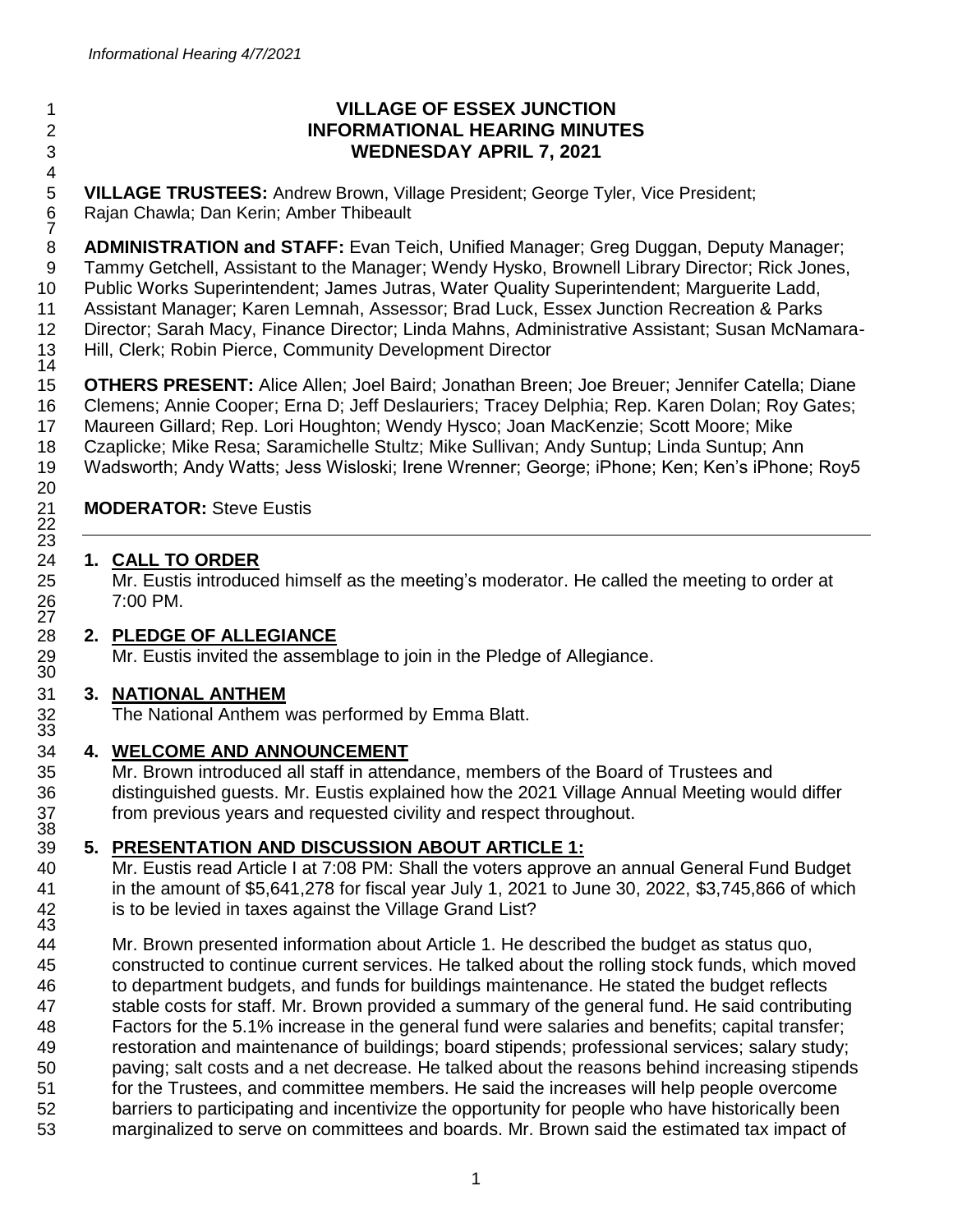the budget will bring the tax rate to 0.97%, resulting in the estimated tax increase to a \$280,000 property of \$8.96. Mr. Brown provided an overview of where Village resident tax dollars go by percentage to Village services, Town services and the School budget. He shared examples of how capital funds are planned to be spent in the upcoming year on the completion of the Densmore Drive Culvert replacement and road reconstruction; a truck purchase; playground equipment purchase; a manhole repair and conservation efforts. 

 Mr. Eustis opened public discussion of Article 1. There were no comments from the public at this time.

### **6. PRESENTATION AND DISCUSSION ABOUT ARTICLE 2**

 Mr. Eustis read Article 2 at 7:18 PM: Shall the Village authorize the transfer of the remaining balance in the Land Acquisition Fund, estimated balance to be approximately \$82,700, to the Economic Development Fund to be used for downtown development? 

 Mr. Tyler provided overview of the land acquisition fund. He said it was originally created to accumulate money to purchase property in the Village center as a downtown revitalization strategy. He said \$300,000 was used for capital expenses and the remainder was left accumulating interest. Mr. Tyler said it would be appropriate for voters to choose to transfer the fund's \$82,700, balance to the Economic Development fund because it is for similar purposes. 

### **7. PRESENTATION AND DISCUSSION ABOUT ARTICLE 3**

 Mr. Eustis read Article 3 at 7:21 PM: Shall the voters approve extending the one cent Capital Improvement tax (also known as Economic Development tax), as established in 2016, to be reconsidered at annual meeting in 2024. 

80 Mr. Tyler presented information about Article 3. He said the Economic Development fund, also known as the penny on the tax rate, generates about \$120,000 per year. He said the fund was 82 set up for three years, with a requirement that, after the third year, voters would be asked to approve the continuation of the tax. He described the fund a good investment into the downtown. He said int 2021, it was used to purchase space near the Firebird Café, where a 85 park can be built. He showed an artist rendering of potential use for the park. He said the fund 86 also helped pay for Open and Outside event costs; small improvements at Village center; and to purchase 33 public parking spaces in a parking garage being constructed. 

 Mr. Eustis opened public discussion of Article 2. There were no comments from the public at this time. 

### **8. PRESENTATION AND DISCUSSION ABOUT ARTICLE 4**

- Mr. Eustis read Article 4 at 7:26 PM: Shall the annual stipend for the position of a Trustee of the Village Board of Trustees be raised from \$500 to \$1,000?
- Ms. Thibeault provided information about Article 4. She said the stipend increase for Trustees is intended to help diversify participation on the Board. She showed how the increase from \$500 to \$1000 equates to a per meeting payment of \$18, and she described how it would make the stipends equitable, as compared to Essex, Colchester, and Burlington. Ms. Thibeault talked about additional stipend increases, for those who serve on various other committees in the Village, to \$50 per meeting per person. She said this was intended to help people cover expenses that may result from attending meetings.
- 

 Rep. Dolen said she appreciates the Trustees asking for reasonable compensation in an effort to bring new voices to the table. She talked about how stipends can make a difference in people's ability to participate.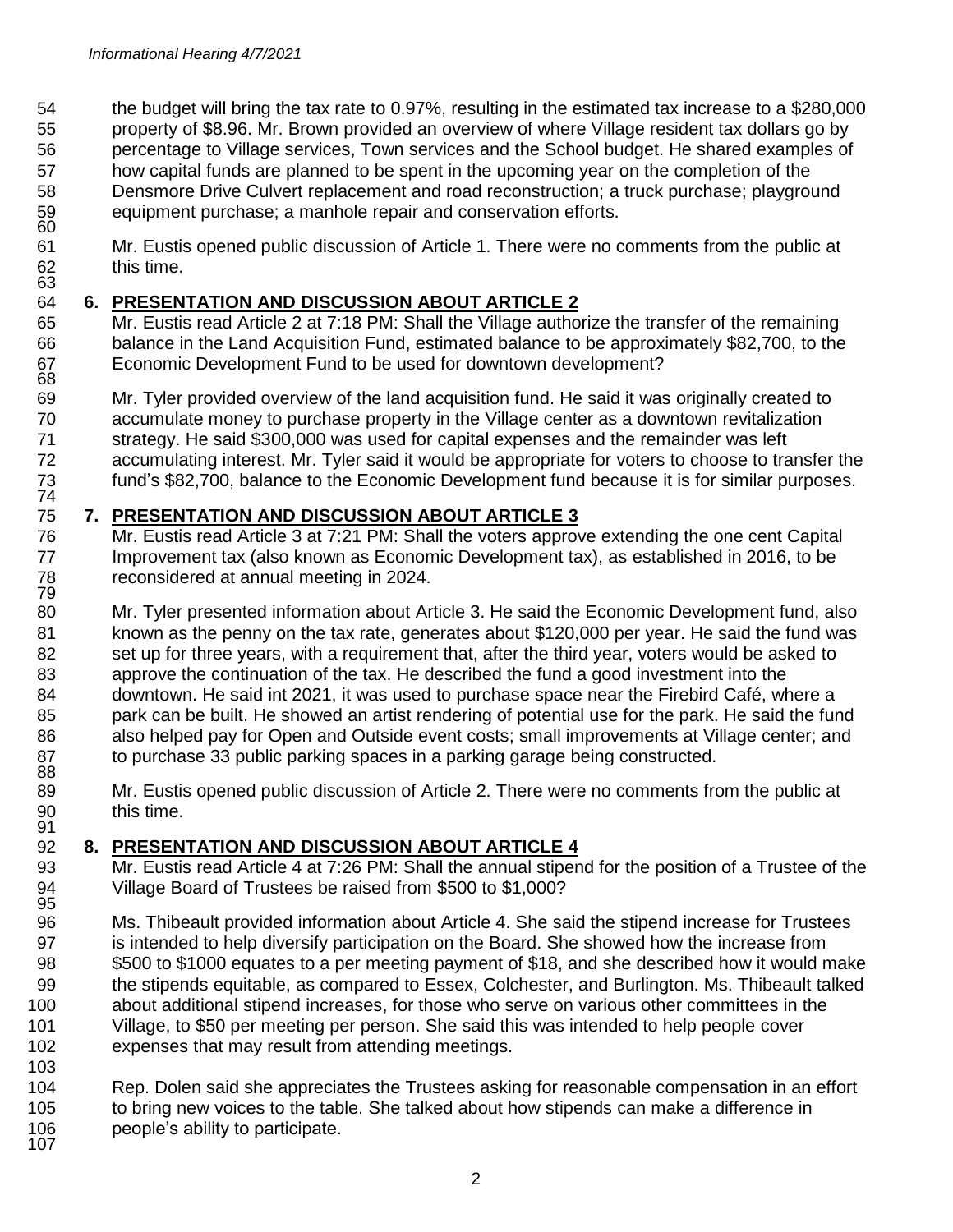### **9. PRESENTATION AND DISCUSSION ABOUT ARTICLE 5**

 Mr. Eustis read Article 5 at 7:31 PM: Shall the voters approve holding the 2022 Annual Meeting on Wednesday, April 6, 2022 to act upon any articles not involving voting by Australian ballot and to reconvene on Tuesday, April 12, 2022 to vote for the Village officers and transact any business involving voting by Australian ballot? 

#### **10. PRESENTATION AND DISCUSSION ABOUT ARTICLE 6**

115 Mr. Eustis read Article 6 at 7:32 PM: By a non-binding resolution, shall the Essex Junction Board of Trustees be advised to draft a charter to create the independent City of Essex Junction, for consideration by the Village of Essex Junction voters no later than November 2021, should efforts seeking a vote for reconsideration on the issue of merger fail. We advise that the charter shall not include any union municipal districts, interlocal contracts, special tax districts or other relationships within the Town of Essex for the provision of Village Government services. The only exception may be for the consideration of police services. 

 Mr. Kerin explained that Article 6 is being asked because 5% of the Village voters signed a petition to find a direction for moving forward, if the merger revote does not pass. He said the petitioners are hoping for a charter that separates the Village from the Town. He clarified that if a vote on Article 6 passes and a charter is created, any charter changes need approval from 127 the legislature. Mr. Kerin said the Trustees are planning to develop an advisory board to consider options if the merger revote fails. He said he believes that merger would make Essex stronger but, if it fails, the communities will find a way to move forward amicably. 

 Mr. Eustis opened public discussion of Article 6. 

 Rep. Houghton thanked the Trustees for their fast response to the petition and for their leadership on this issue. 

 Mr. Sullivan thanked the Trustees for the hard work involved with the merger issue and commended everyone involved in the effort. 

 Mr. Deslauriers asked what the benefits would be if the Village were to become its own, independent city. Mr. Kerin said that taxing would change so Village residents would no longer also pay taxes to Essex Town. He explained that the Town outside the Village grew services in recreation, fire and more over time, and the Village helps pay for these, even though there are redundancies. He talked about how the conclusion or IBM's machinery equipment tax resulted in increased taxes transferred to the Village, which began some of the tax equity discussions. 

 Mr. Czaplicke asked for clarification on what services the Village taxes to the Town pay for. Mr. Brown said the taxes go toward everything in town government, which includes some duplicative services. Mr. Kerin explained that, when the Village originally was formed within the Town, it established services that the Town did not need or want. He said the Town outside the Village grew, over 150 years, to a point where they wanted similar services. He said the Village is an incorporated municipality within the Town, which is why the taxpayers have to pay for both. Mr. Tyler added that, under state statute, an incorporated village must exist inside a town, and must continue to pay taxes to the town, but the town is not required to pay for services into the incorporated village. He said that many other Town and Village arrangements in Vermont have found equitable status quo ways to deal with the structure, but when the Town outside the Village grew the Essex municipalities did not find a status quo. 

 Mr. Sullivan asked if the Town could hold a second revote if the merger revote on April 13 passes. Mr. Brown explained that a second revote cannot take place because a question can only be asked of voters one more time during a year and this revote constitutes as that.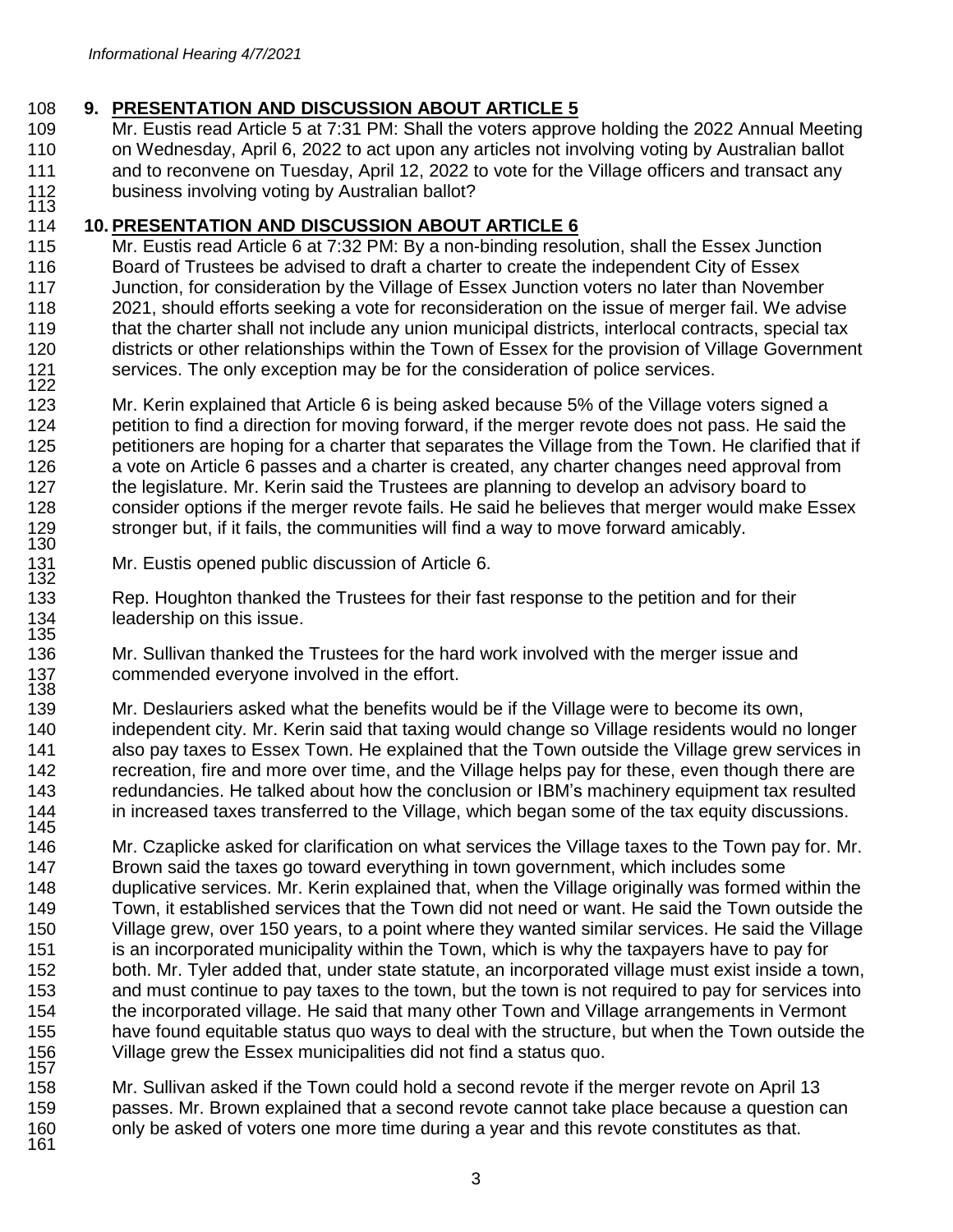### **11. ANNOUNCEMENT ABOUT ARTICLE 7**

- Mr. Eustis read Article 7 at 7:54 PM: To elect Village officers required by law including: Moderator (one year term); two Village Trustees (2 three-year terms); one Library Trustee (five- year term)?
- Mr. Eustis explained that polls at the Highschool would be open on Tuesday April 13 from 7:00 AM to 7:00 PM but people could instead choose to mail-in or drop off ballots at the Town office until April 12. Ms. McNamera-Hill said ballots must be received by the end of polls on Tuesday.
- Mike Sullivan suggested that people should consider taking their ballots to the Town offices or polling location instead of mailing them, due to the short window of time left.
- Mr. Teich explained that when a ballot is mailed locally, it will go to a poll mailing center in a different part of the state before coming back to Essex. Ms. McNamera-Hill thanked the US Postal Service workers for their hard work.
- Rep. Dolan thanked staff for their experience and work to conduct an effective vote.

#### **12. PUBLIC TO BE HEARD**

- Mr. Tyler stated there is false information circulating claiming he is the sole writer of the proposed plan of merger charter being voted on. He clarified that the process was all-inclusive of Trustees, Selectboard members and Legal Counsel.
- Mr. Chawla presented an overview of VT Act 164, which will regulate the production and sale of cannabis. He said municipalities can opt-out of cannabis sales, but not production. He talked about the types of licenses that will become available and explained the legislature's timeline for discussions and license development. Mr. Chawla said that communities will need to opt-in 189 if they want to be able to allow retail sales but they could then control the locations of cannabis sales through zoning. He invited the public to attend Village Planning Commission and Trustee meetings to be part of this discussion. He said towns will be able to issue Cannabis sale licenses to establishments but incorporated villages cannot. Mr. Teich said that, once elections are over, this topic will be prioritized and Community Development Directors are conducting outreach on the topic. Mr. Duggan said a combined effort will include appointments from the Trustees, Police Department and Economic Development Commission to address the issue.
- Mr. Brown provided an update on the Crescent Connector. He showed a map of Pearl, Lincoln Park, Maple, and Main streets which illustrated the road to be established. He said federal funds will be used to link streets and bypass train tracks to improve travel from Essex to Williston. He said plans include increased public parking; improved property development; better opportunities for walk and bike transportation; and traffic diversion away from the Village center. He said this year's first phase of the project will replace train crossing intersections to improve driving, including establishing rail guards. Mr. Brown said that the second phase of the project, next year, will establish the road. Mr. Tyler thanked the Village attorney, engineer, and Community Development Director for their efforts on this major rebuild.
- Mr. Sullivan wondered whether the train crossings could be established as quiet crossings where horns are not blown. Mr. Teich said that Central Railroad may consider this in the future but were not ready to consider addressing the federal rail administration guidelines for quiet crossings with the Crescent Connector project.
- Mr. Sullivan requested that the Police Chief address the issue of people on high speed motorbikes at 2:00 AM in the Town and Village. 213<br>214